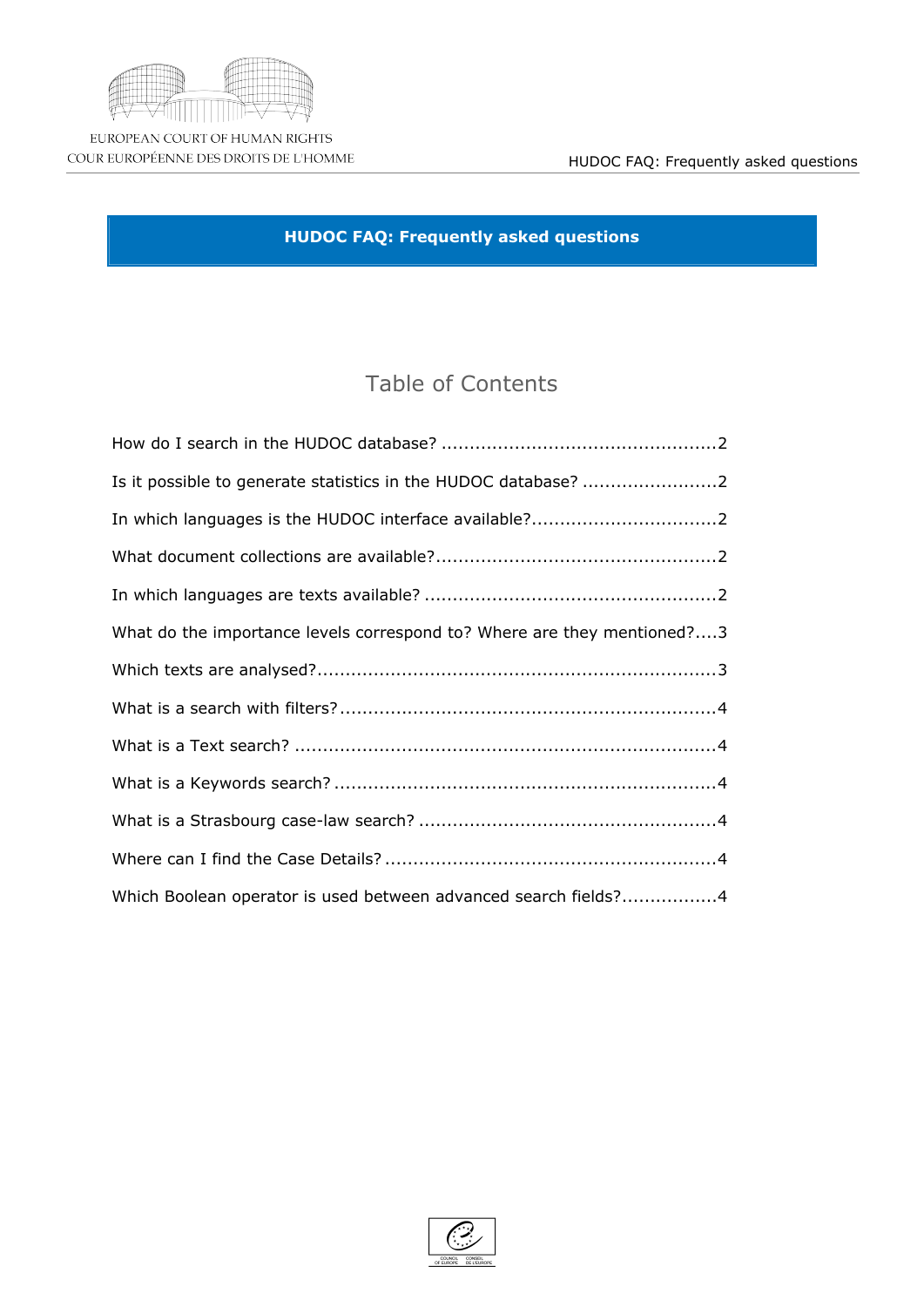# <span id="page-1-0"></span>How do I search in the HUDOC database?

The User manual and Video tutorials are available under "Help". For details and examples on how to use filters and search fields, the user can place the mouse pointer on the question mark icon arranged on the right of every search tool in the HUDOC interface.

## <span id="page-1-1"></span>Is it possible to generate statistics in the HUDOC database?

For statistics please refer to the Court's annual reports and regular updates which are published online. The HUDOC database is not intended for such research.

## <span id="page-1-2"></span>In which languages is the HUDOC interface available?

The HUDOC interface is available in English, French, Russian and Turkish by selecting the language in the 'Other Languages' link.

### <span id="page-1-3"></span>What document collections are available?

The case-law of the Convention organs is classified in separate collections, which can be searched either individually or together – Judgments (Grand Chamber, Chamber and Committee), Admissibility (Grand Chamber, Chamber and Committee), Commission and Screening Panel Decisions, Communicated Cases, Advisory Opinions, Reports and Resolutions (execution and merits) of the Committee of Ministers.

Legal Summaries are extracted from the Information Note of the Court's case-law.

You can make searches in one or several of these categories. Only judgments of Grand Chamber and Chamber are selected by default (ticked box). If you wish to consult different collections, please select them by the same method.

### <span id="page-1-4"></span>In which languages are texts available?

### **Official Languages:**

Judgments, decisions and other texts are available in HUDOC in one or both of the Court's official languages (English and French).

### **Non-official translations:**

Translations into non-official languages have also been added to HUDOC. Unless otherwise indicated, translations into non-official languages are not produced by the Registry of the Court and the Registry does not check their accuracy or linguistic quality.

These translations are published in HUDOC for information purposes only and the Court accepts no responsibility for their quality or content.

Multiple translations into the same language of individual judgments or decisions may appear.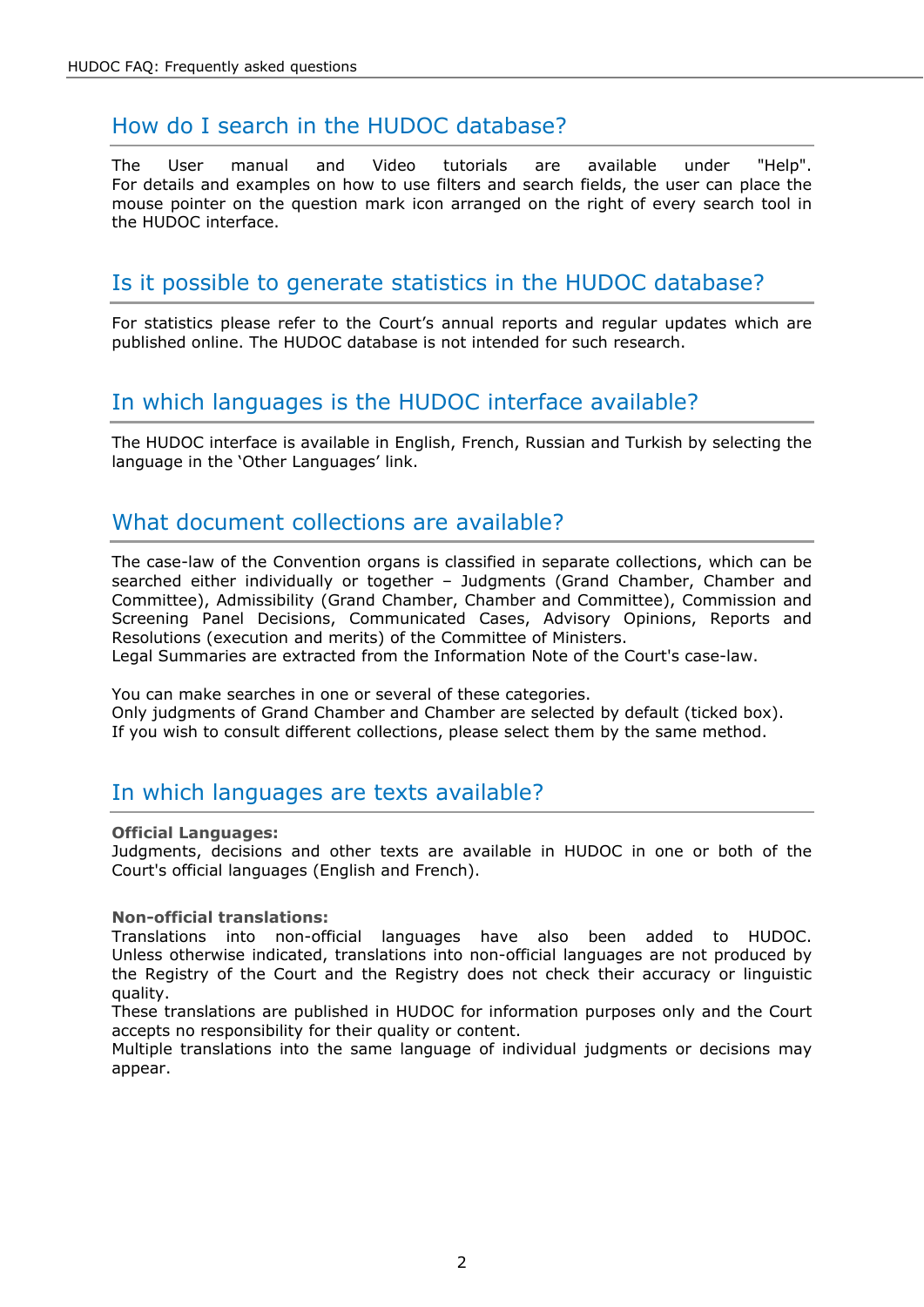| a ka                                                   |                                                                                                              |                                      |                          |                                       |                                                                                                   |                       |              | $\overline{A}$   |               | $\frac{1}{2}$ 1                                   |                   |       |                     |                                                                                           | B <sub>a</sub>       | $\%$                                         |                |
|--------------------------------------------------------|--------------------------------------------------------------------------------------------------------------|--------------------------------------|--------------------------|---------------------------------------|---------------------------------------------------------------------------------------------------|-----------------------|--------------|------------------|---------------|---------------------------------------------------|-------------------|-------|---------------------|-------------------------------------------------------------------------------------------|----------------------|----------------------------------------------|----------------|
| #<br>$4$ #<br>$\#$<br>$\%$                             | $\%$<br>$\mathbf{1}$                                                                                         |                                      | $\%$<br>$C1$ "           |                                       | $\%$ $\qquad$ $'$ # $\qquad$<br>$\sqrt[3]{}$ 1<br>$\left( \begin{array}{c} \end{array} \right)$ ! |                       |              | Ţ.               |               | $\frac{6}{5}$ %                                   |                   | $'$ # | % C 1"<br>$\#$ $\#$ |                                                                                           | $\overline{)}$       | \$<br>$\sim 10^{-1}$                         | $\overline{?}$ |
| $\mathbf{I}$<br>$S^+$<br>8                             | $\#$                                                                                                         | Ţ                                    | E!                       | ( '# )                                | 1 <sup>1</sup><br>$\#$                                                                            |                       | $\tilde{?}$  | \$               | #             | $\%$<br>$\,$                                      | Ţ                 | D     |                     |                                                                                           | $\overline{4}$       | % C<br>#                                     |                |
| $\overline{?}$                                         | 8<br>$4$ #<br>$\mathbf{I}$                                                                                   | $\frac{1}{2}$ 1<br><b>CFFG</b>       | $\overline{\mathbf{8}}$  | $$^{\prime}$                          | $\%$                                                                                              |                       | $\%$<br>$\#$ |                  | #             | $\begin{array}{c} 1 \\ \text{S} \end{array}$<br># |                   | $\%$  | #                   | $\blacksquare$ $\blacksquare$ $\blacksquare$ $\blacksquare$ $\blacksquare$ $\blacksquare$ |                      | $\#$<br>$\begin{matrix} 8 \\ 1 \end{matrix}$ |                |
| $\mathsf{S}^+$<br>8<br>$\sim$ $\sim$<br>$\%$<br>% C 1" |                                                                                                              | $\mathbf{L}$<br>$\#$<br>$\mathbf{I}$ |                          |                                       | 9#                                                                                                | $\mathbf{L}$<br>$4$ # |              | $\frac{1}{2}$    | $\mathsf{\$}$ | $\overline{\phantom{a}}$                          |                   | $4$ # |                     | $\bf8$                                                                                    | $\mathfrak{S}^+$     | $4$ #                                        |                |
| $! J$ \$ $'#$<br>$4$ #<br>$\mathbf{r} = \mathbf{r}$    |                                                                                                              | $\mathbf{r}$                         | A                        | $\mathcal{S}$ '<br>\$<br>$\mathbf{1}$ | $\overline{1}$<br>$\mathbb{S}$                                                                    |                       |              |                  |               | $\%$                                              | #<br>$\%$<br>$\#$ |       | $\#$ '              | $\mathbf{1}$<br>$\overline{\phantom{a}}$                                                  |                      | Ţ                                            |                |
| " $J =$<br>$\sim 100$<br>##                            | $\mathbf{a}$ $\mathbf{b}$ $\mathbf{c}$ $\mathbf{r}$ $\mathbf{r}$<br>\$<br>$\mathfrak{S}$<br>$\updownarrow$ ( | $\boldsymbol{\mathsf{S}}$            | $\overline{\phantom{a}}$ | A<br>Ţ                                | $\mathbb{S}$ '                                                                                    | $\mathbf 1$           |              |                  |               | $\%$<br>$\mathbf{1}$                              | $\%$              |       | #<br>\$             |                                                                                           |                      | 1                                            |                |
| # J 6 '#<br>$\mathbf{L}_{\mathrm{c}}$<br>$\mathbf{r}$  | A \$'                                                                                                        | $8\phantom{1}$                       | $\frac{1}{2}$            | $\mathbf{1}$<br>9                     |                                                                                                   | \$                    |              | $^\prime$ #<br># |               | $\%$<br>$##$ (                                    | #<br>#            |       | \$<br>$\cdot$ !     |                                                                                           | \$<br>$\overline{1}$ |                                              | $\mathbf{1}$   |
| $^\prime$ #<br>$\mathsf{\$}'$<br>A                     |                                                                                                              | $\%$<br>$\blacksquare$               |                          | $\mathbf{r}$                          |                                                                                                   |                       |              |                  |               |                                                   |                   |       |                     | $'$ #                                                                                     |                      |                                              |                |

#### <span id="page-2-0"></span> $\frac{1}{4}$  $\boldsymbol{\alpha}$  $\frac{1}{2}$  $\alpha$  $\#$

### <span id="page-2-1"></span> $\frac{8}{1}$  $\overline{\mathcal{L}}$

|   |                                     | $^{\prime}$ #                    | $\%$               | $4$ #<br>C    | $\pmb{\mathsf{H}}$                                |     |
|---|-------------------------------------|----------------------------------|--------------------|---------------|---------------------------------------------------|-----|
| A | \$<br>$\#$                          | $\overline{\phantom{a}}$<br>\$   | $\%$<br>9<br>$'$ # | $\#$<br>); !% | "HHG<br>л.<br>1<br>$\mathfrak{S}$<br>$\mathsf{A}$ |     |
|   | $6\phantom{.}$<br>\$<br>$^\prime$ # | \$<br>$\boldsymbol{\mathsf{S}}$  | $\#$               |               |                                                   | \$5 |
|   | #<br>$\overline{4}$                 | $\%$<br>$\overline{\phantom{a}}$ |                    |               |                                                   |     |
|   | $\ddot{}$                           | 9                                | ٠<br>×,            |               |                                                   |     |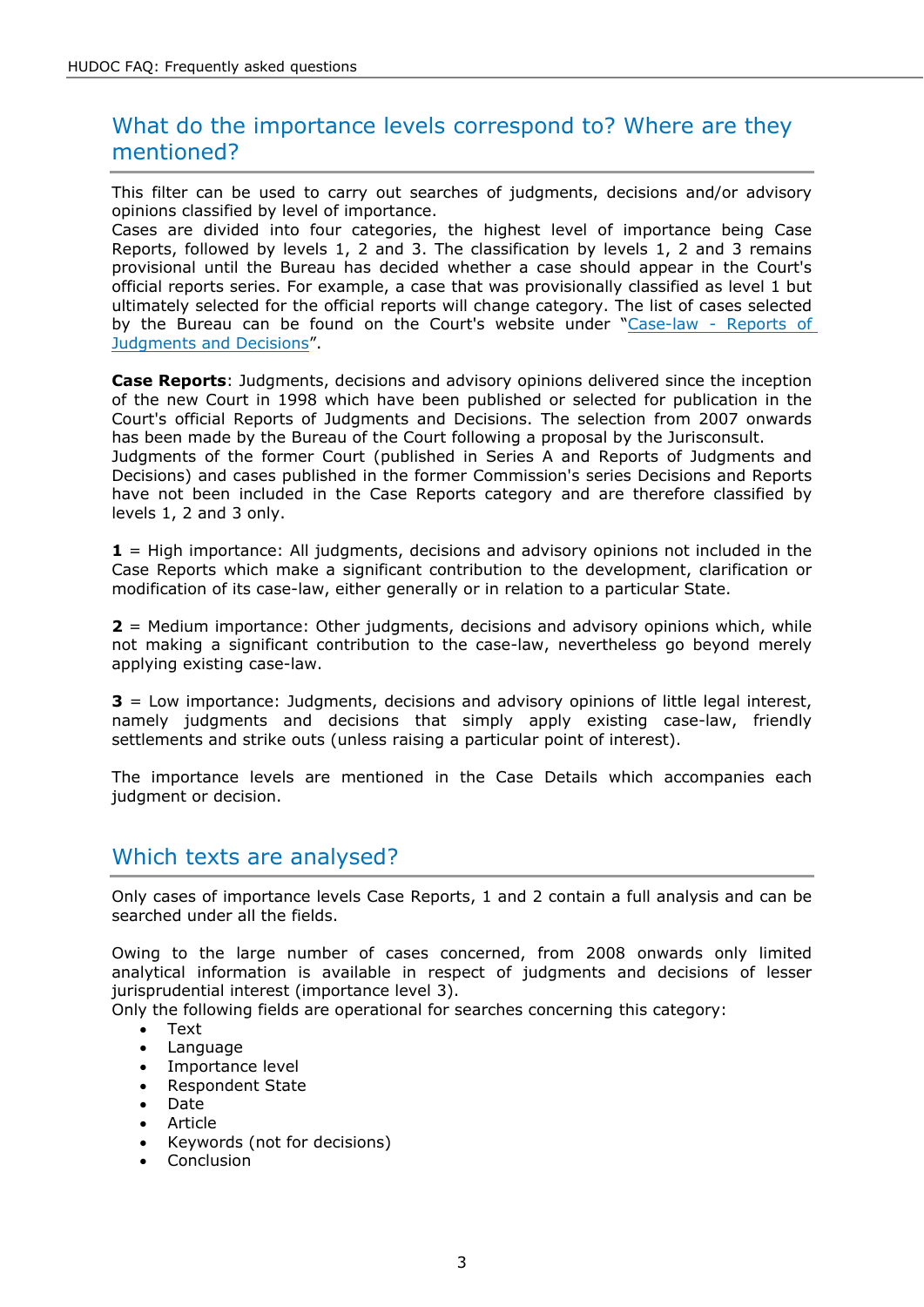The following search facilities are not available in respect of importance level 3 judgments and decisions: Strasbourg Case-Law, Rules of Court, Applicability, Separate Opinion, Domestic Law and International Law and Other Relevant Material fields.

### <span id="page-3-0"></span>What is a search with filters?

You can narrow easily your search with filters. Filters are composed of: 'Language', 'Importance', 'State', 'Article', 'Non-violation' and 'Violation'. You can also filter your search by 'Keywords'. You will also find 'Date', 'Courts', 'Judges', 'Originating body' and 'Organisation' filters under More filters. The results list will be updated each time you use a filter.

### <span id="page-3-1"></span>What is a Text search?

The text-search function enables you to search for a word, sentence or sequence of words within the documents in the relevant collections.

## <span id="page-3-2"></span>What is a Keywords search?

The legal issues dealt with in each case are summarised in a list of Keywords, chosen from a thesaurus of terms taken (in most cases) directly from the text of the European Convention on Human Rights and additional Protocols. Searching with these keywords will enable you to find a group of documents with similar legal content.

### <span id="page-3-3"></span>What is a Strasbourg case-law search?

Use the Strasbourg case-law field to search for judgments and decisions in which a particular Court or former Commission case has been cited. The Court's reasoning is based on the reasoning given in earlier judgments and decisions.

Example: typing 'Hatton' or '36022/97' in this field will return all cases in which the Hatton v. United Kingdom judgment was cited.

### <span id="page-3-4"></span>Where can I find the Case Details?

Case Details can be opened from the results list by clicking on the Case Details link. It is also available via the Case Details tab on the Html version of the document.

### <span id="page-3-5"></span>Which Boolean operator is used between advanced search fields?

The default operator used in the HUDOC database is AND, so field searches are cumulative.

If you use more than one field, such as Text, Date and Keywords, your search will cover the text and the date and the keywords.